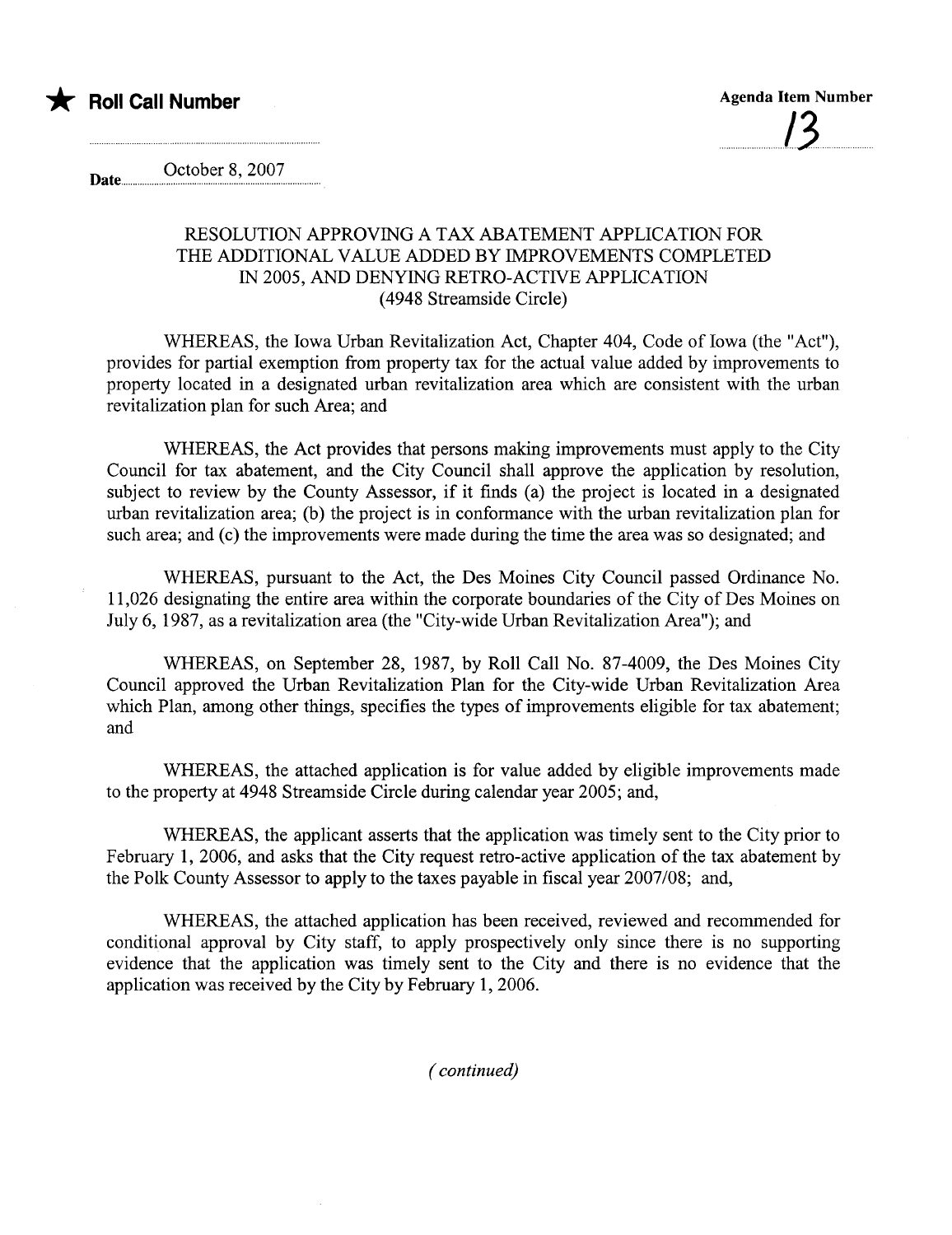| <b>X</b> Roll Call Number |  | <b>Agenda Item Number</b> |
|---------------------------|--|---------------------------|
|                           |  |                           |

Date. October 8, 2007

NOW THEREFORE, BE IT RESOLVED by the City Council of the City of Des Moines, Iowa, that:

-2-

- 1) The attached application for tax abatement for improvements to 4948 Streamside Circle is hereby received.
- 2) The following findings are hereby adopted:
	- a) The attached application is for improvements to 4948 Streamside Circle completed in calendar year 2005.
	- b) The attached application was filed with the City after February 1, 2007, but within the two year grace period.
	- c) The attached application is for a project located in the City-wide Urban Revitalization area; the project is in conformance with the Urban Revitalization Plan for the City-wide urban revitalization area; and the improvements described in the applications were made during the time the applicable area was so designated.
- 3) The attached application is approved subject to review by the County Assessor under Section 404.5 of the Act, for exemption according to the schedule noted on the applications.
- 4) The City Clerk shall forward a certified copy of this resolution and the attached application to the County Assessor.

(Council Communication No.  $\lVert \cdot \cdot \cdot \rVert$  )

MOVED by to adopt.

FORM APPROVED:<br> $\int_{\text{Roger K. Brown}} \int \mathcal{L} \, \mathcal{L}$ Assistant City Attorney

| <b>COUNCIL ACTION</b> | <b>YEAS</b> | <b>NAYS</b> | <b>PASS</b>     | <b>ABSENT</b> |                                                           |  |  |  |
|-----------------------|-------------|-------------|-----------------|---------------|-----------------------------------------------------------|--|--|--|
| <b>COWNIE</b>         |             |             |                 |               | <b>CERTIFICATE</b>                                        |  |  |  |
| <b>COLEMAN</b>        |             |             |                 |               |                                                           |  |  |  |
| <b>HENSLEY</b>        |             |             |                 |               | I, DIANE RAUH, City Clerk of said City hereby certify     |  |  |  |
| <b>KIERNAN</b>        |             |             |                 |               | that at a meeting of the City Council of said City of Des |  |  |  |
| <b>MAHAFFEY</b>       |             |             |                 |               | Moines, held on the above date, among                     |  |  |  |
| <b>MEYER</b>          |             |             |                 |               | other<br>proceedings the above was adopted.               |  |  |  |
| <b>VLASSIS</b>        |             |             |                 |               |                                                           |  |  |  |
| <b>TOTAL</b>          |             |             |                 |               | IN WITNESS WHEREOF, I have hereunto set my hand           |  |  |  |
| <b>MOTION CARRIED</b> |             |             | <b>APPROVED</b> |               | and affixed my seal the day and year first above written. |  |  |  |
|                       |             |             |                 |               | <b>City Clerk</b>                                         |  |  |  |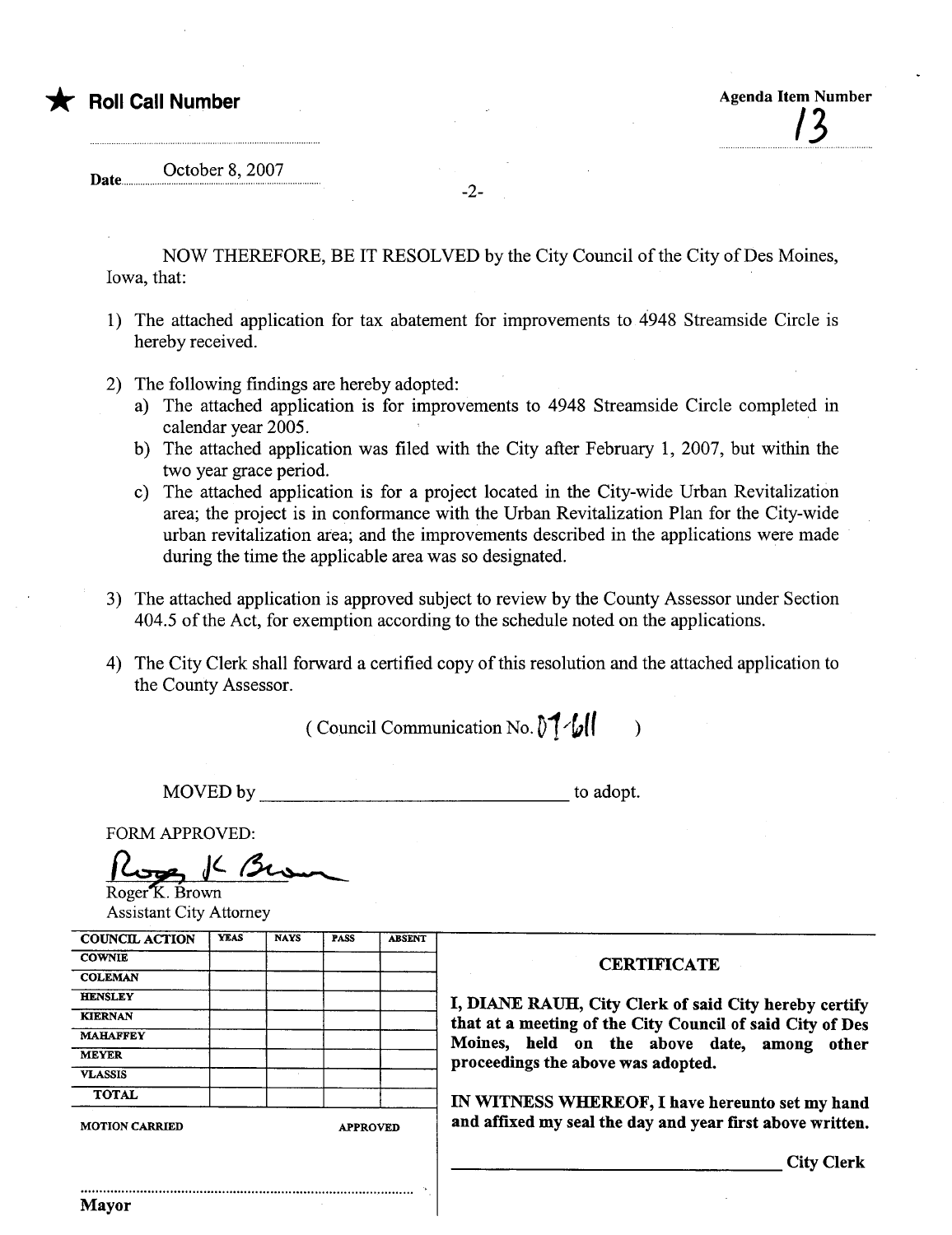|                      | SEP-18-2007 TUE 03:43 PM GRATIAS CONST.<br>FAX NO. 2238912<br>03/28/2007 TUE 12:24 FAX 5152842709 Moredith Corp.                                                                                                                                                                                                                            | P. 02           |
|----------------------|---------------------------------------------------------------------------------------------------------------------------------------------------------------------------------------------------------------------------------------------------------------------------------------------------------------------------------------------|-----------------|
|                      | Aug 28 07 11:55a<br>Mary Hamilton Ross<br>$515 - 264 - 9696$<br>" "HEMay. 31. 2005IE 4:21PMPM GRATIAS CONST.<br>No. 0581 P. 3, 02<br>FAX NO. 2238912                                                                                                                                                                                        | 2003/007<br>P.2 |
| Æ,                   | APPLIGATION FOR TAX ABATEMENT UNDER THE DEG MOINES<br>CITY WIDE URBAN REVITAUZATION PLAN                                                                                                                                                                                                                                                    |                 |
|                      | ADDRESS OF FROFERTY 4748 Stream Side Circle                                                                                                                                                                                                                                                                                                 |                 |
|                      | LEGAL OESCRIPTION OF PROPERTY COT 5 PLATIO Boak Run Village                                                                                                                                                                                                                                                                                 |                 |
|                      | MELICLOCK OF CONTRACT DUYERS Village CY 54 RM                                                                                                                                                                                                                                                                                               |                 |
|                      | ADDRLUS OF OWNER (IF DIFFERENT THAN ABOVE) (SSO NU) (SELM STE SOO                                                                                                                                                                                                                                                                           |                 |
|                      | $226 - 190$<br>PHONE NUMBER HOME<br><b>WORK</b>                                                                                                                                                                                                                                                                                             |                 |
|                      | <b>MROMOSHED PROPERTY USE</b><br><b>GESIDENTIAL</b><br>COLAMIKCIAL<br>INDUSTRIAL<br>(CIRCLE ONE)<br>WILL THE PROPERTY EVE RENTAL.<br><b>GANER-OCCUPIED</b><br>(CIECLE BREY-                                                                                                                                                                 |                 |
|                      | SPECIFY IMPROVEMENTS                                                                                                                                                                                                                                                                                                                        |                 |
|                      |                                                                                                                                                                                                                                                                                                                                             |                 |
|                      | ESYMANIED OF ACTUAL DATE OF COMPLETION<br>يسداحم<br>37<br>7005                                                                                                                                                                                                                                                                              |                 |
|                      | <b>FISTIMATED OR ACTUAL COST OF IMPROVEMENTS</b><br>299.9472                                                                                                                                                                                                                                                                                |                 |
|                      | TAX EXEMPTION SCHEDULE<br>2<br>э<br>$40 \leq 40$<br>(CIKCLE ONE)<br>(SEE REVERSE SIDE POR APPLICABLE TAX SCHEOULES)                                                                                                                                                                                                                         |                 |
|                      | IF RESIDENTIAL RENTAL PROPERTY, COMPLETE THE FOLLOWING<br>NUMBER OF UNITS                                                                                                                                                                                                                                                                   |                 |
| $\blacksquare$<br>ÝΤ | TENANTS OCCUPYING THE BUIDLING WIREN PURCHABIO (OR PRESENT TENENTS IF UNKNOWN) / DATE OF TENANT<br>OCCUITANCY/RELOCATION DENEFITS RECEIVED BY ELIGIDLE TENANTS / ATTACH LIST DF CULDINGS BEING<br>DEMOUSINED, IF ANY (TO BE CONTINUED ON A SEPARATE PAGE IF NECESSARY)<br><b>TIENANY</b><br>DATE OF OCCURANCY<br><b>RELOCATION BENEFITS</b> |                 |
|                      | <b>SIGNATURE</b><br>∽.<br><b>DATE</b><br>$5 - 3/205$                                                                                                                                                                                                                                                                                        |                 |
|                      | EOR AGENCY USE ONLY<br>THE ABOVE APPLICATIONS IS/ OS NOT IN COMPLIANO? WITH REQUIREMENTS OF THE CITY-WIDE UKONN RESTAULATION FLAN.<br>$3422004-03161$<br><b>CUMETEUCTION CERMIT NO.(B).</b><br>$\alpha$<br>DATE ISSUED.<br>DATE ISSUED<br>DATE LISTED<br>COMMUNITY DEVELOPMENT PEPARINE MT<br>O                                             |                 |
|                      | RELOCATION BENEFITS FAID<br>CITY RIGHT OF HOY DEPARTMENT<br><b>PATE</b>                                                                                                                                                                                                                                                                     |                 |
|                      | DES MOINES CITY COUNCIL<br>DATE<br>(AS ATTESTOO BY THE CITY CLEAK)                                                                                                                                                                                                                                                                          |                 |
|                      | MESENT ASSERSED WILLE_                                                                                                                                                                                                                                                                                                                      |                 |
|                      | ELIGIOLE OX NOT ELIGIBLE FOR TAX ABATEMENT<br><b>POLK COUNTY ASSESSOR.</b><br>$2222$ PATE                                                                                                                                                                                                                                                   |                 |
|                      | WHEN COMPLETED RETURN TO: TAX ABATEMENT, PERMIT AND DEVELOPMENT CENTER<br>DETERT OF STREET STREET DES MOINES, IA 50303<br>QUESTIONS: PHILIP R. POORMAN 203-4751<br>remuep June Id <del>a</del> a                                                                                                                                            |                 |
|                      |                                                                                                                                                                                                                                                                                                                                             |                 |
|                      |                                                                                                                                                                                                                                                                                                                                             |                 |
|                      |                                                                                                                                                                                                                                                                                                                                             |                 |
|                      |                                                                                                                                                                                                                                                                                                                                             |                 |
|                      |                                                                                                                                                                                                                                                                                                                                             |                 |
|                      |                                                                                                                                                                                                                                                                                                                                             |                 |
|                      |                                                                                                                                                                                                                                                                                                                                             |                 |
|                      |                                                                                                                                                                                                                                                                                                                                             |                 |